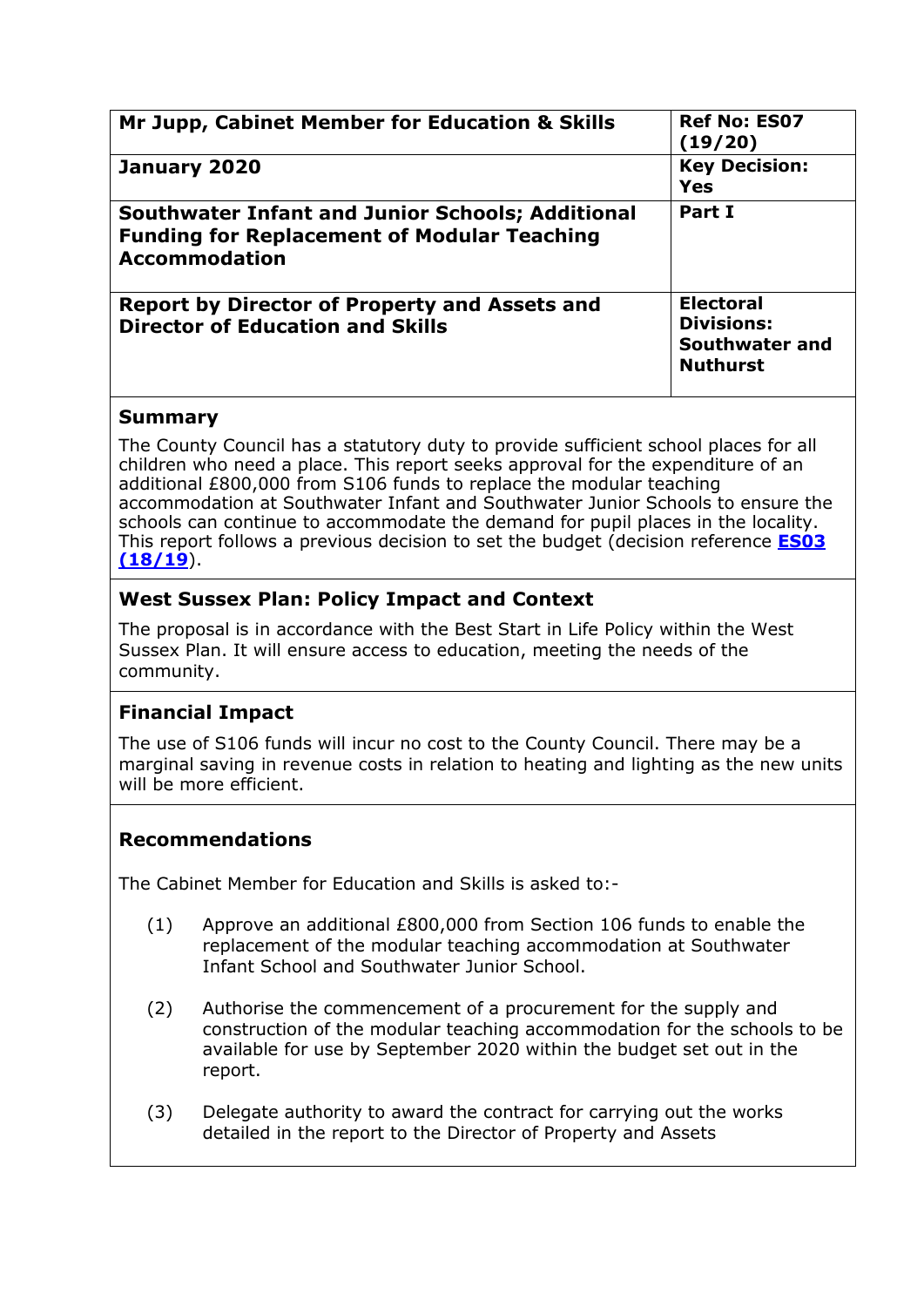# **Proposal**

## **1. Background and Context**

- 1.1 The County Council has a statutory duty to provide sufficient primary and secondary school places for all children who need a place. The suitability and condition of the teaching environment is also a key factor, giving every pupil the best opportunity of achievement throughout their education.
- 1.2 This report sets out an identified need for the replacement of teaching accommodation at Southwater Infant and Southwater Junior Schools. The proposal to replace the current poor quality accommodation will ensure the schools can continue to provide for the current and projected numbers in the locality and to ensure effective organisation of the schools.
- 1.3 An initial budget of £1.1m was allocated to the project, report **[ES03 \(18/19](http://www2.westsussex.gov.uk/ds/mis/200618es3.pdf) refers.** to replace the four double modular units across the two schools, each unit comprising of two classrooms, storage, lobby and WC.'s.
- 1.4 The initial budget proved to be insufficient to achieve the replacement of all four modular units. The Multidisciplinary Company, Faithful and Gould, undertook a condition survey, which confirmed that all four units had reached their end of life and required replacing. As a result, in accordance with the County Councils' Capital Programme governance process, a change request increasing the gross budget of £1.1m to £1.9m has been proposed. The cost increase was due to the original budget being based on a single estimate, which included many cost exclusions. These are more fully set out in Appendix 1.

# **2. Proposal Details**

- 2.1 To meet the needs of the pupils, the proposal is to replace four double modular classrooms including storage and WC.s. It is proposed that the new accommodation will be available at both schools for September 2020.
- 2.2 The proposed works will ensure that the County Council meets its statutory duty to provide sufficient primary school places in the locality and meets its statutory responsibility with regard to the provision of school places in safe and properly maintained buildings.
- 2.3 The gross out turn cost of the Project is now estimated at £1.9m, to be funded from Section 106 contributions.

## **3. The procurement process**

- 3.1 All procurements are generally undertaken on a 40% quality/60% commercial basis as agreed by Procurement Board.
- 3.2 The procurement for these new, purpose built modular classrooms will require a robust quality assessment to ensure compliance with the following bespoke requirements:
	- 1. The relevant British Standards;
	- 2. Space restrictions as per the planning approval;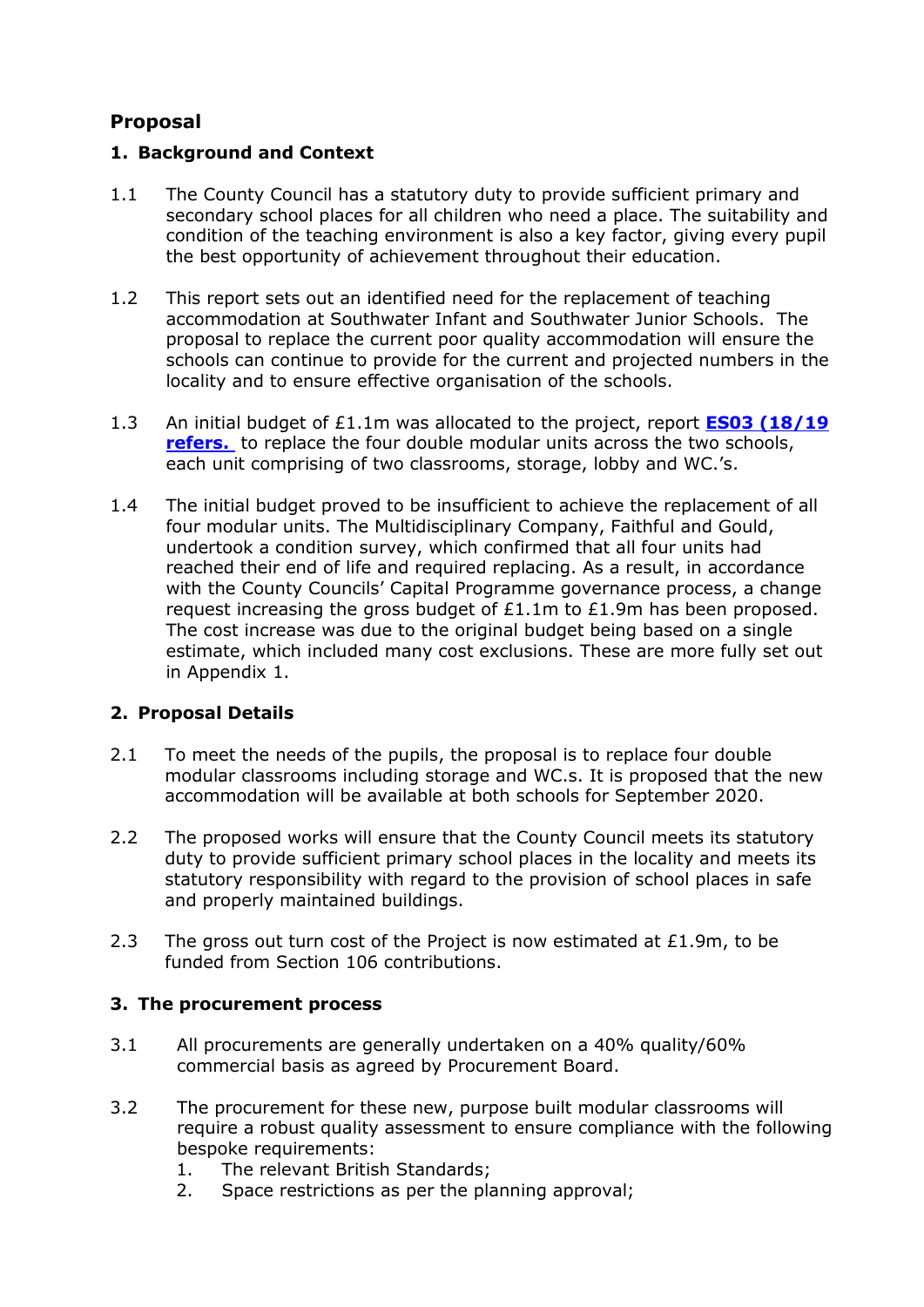- 3. DfE (Department for Education) guidance and best practice.
- 3.3 The procurement options considered for contractor appointment are via established frameworks or via an open tender to the modular market.
- 3.4 The preferred option is to procure the modular contractor via an open tender with a 60:40 price to quality weighting and based on a linear minimum/maximum scoring methodology. Consultant appointments are based on MDC/WSCC Contract.

#### **Factors taken into account**

#### **4. Consultation**

- 4.1 The project has been designed and agreed in full consultation and agreement with the schools.
- 4.2 The project has secured planning permission.
- 4.3 The Local Member for Southwater and Nuthurst has been kept fully updated and has been part of the consultation process.
- 4.4 The Cabinet Member for Finance has also been consulted on this proposal.

#### **5. Financial (revenue and capital) and Resource Implications**

|          | <b>Current Year</b> | Year 2  | Year 3  | Year 4  |
|----------|---------------------|---------|---------|---------|
|          | 2018/19             | 2019/20 | 2020/21 | 2021/22 |
|          | £m                  | £m      | £m      | Em      |
| Original |                     | 1.1     |         |         |
| Capital  |                     |         |         |         |
| budget   |                     |         |         |         |
| s106     |                     |         |         |         |
| Change   |                     | 0.8     |         |         |
| from     |                     |         |         |         |
| Proposal |                     |         |         |         |
| Revised  |                     | 1.9     |         |         |
| budget   |                     |         |         |         |
| s106     |                     |         |         |         |

5.1 *Capital consequences*

5.2 The table above shows that the increase in funding required is £800k in addition to the £1.1m approved in the Capital programme. The original and revised budget totals will be funded by section 106 contributions which are appropriate for this scheme. There are sufficient anticipated eligible section 106 contributions to fund this increase however these have not all been received yet. They are more fully set out in Appendix 2. As at June 2019 £1.083m had been received. The balance to be received in 2019/20 & 2020/21. If these are not received by the time the scheme has completed it is proposed that the Basic Need Fund will be used as an interim substitute. The scheme is largely due to complete in 2020/21 so this contingency may not be required.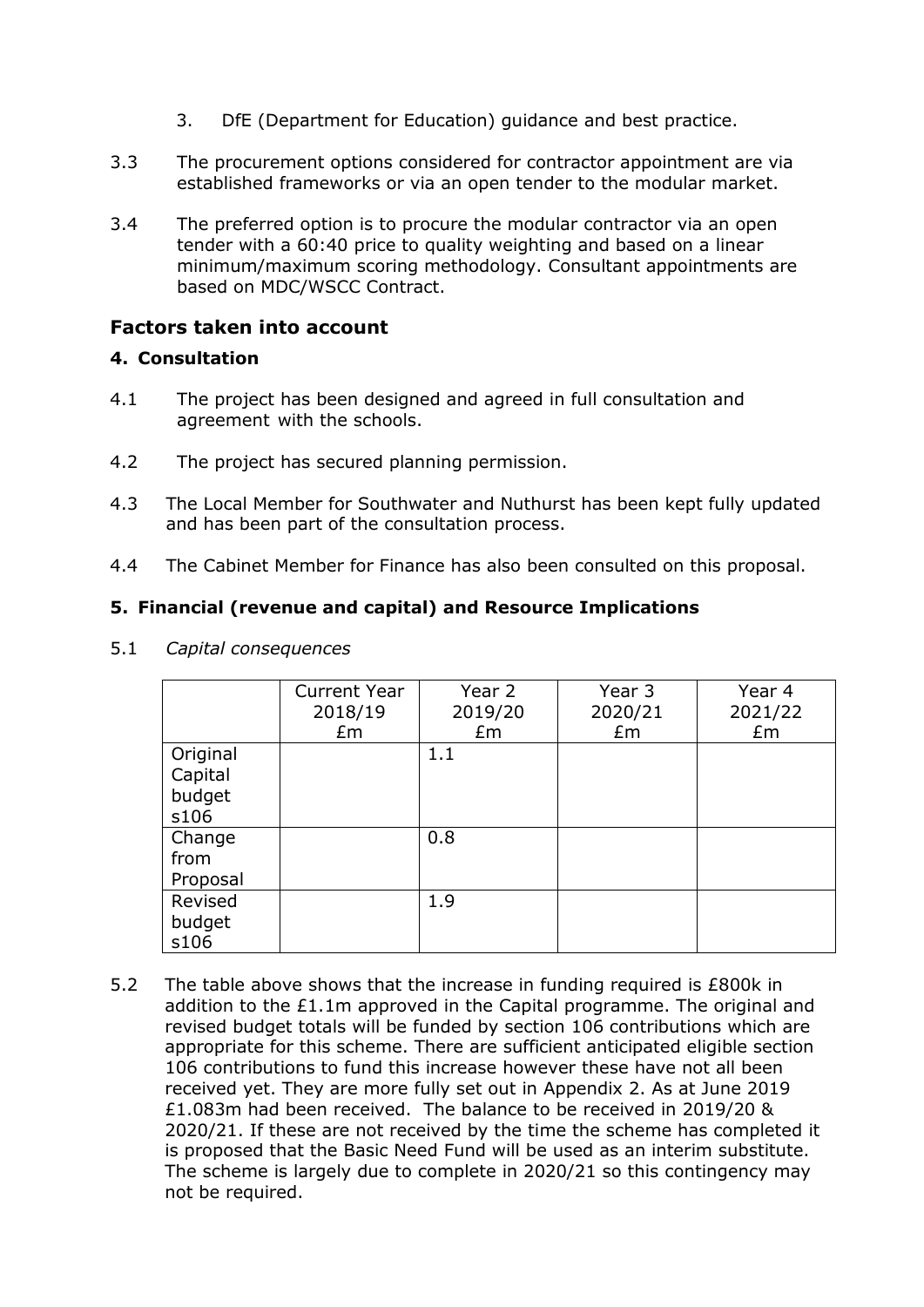5.3 Future transformation, savings/efficiencies being a marginal saving in revenue costs in relation to heating and lighting as the new units will be more efficient*.*

## **6. Legal Implications**

6.1 It is confirmed that the s.106 funds identified can be properly used for the purposes of this scheme.

#### **7. Risk Implications and Mitigations**

| <b>Risk</b>                                       | Mitigating Action                                                                          |  |  |  |
|---------------------------------------------------|--------------------------------------------------------------------------------------------|--|--|--|
|                                                   | (in place or planned)                                                                      |  |  |  |
| Surface water                                     | Attenuation tanks to be installed and units                                                |  |  |  |
| flooding/drainage                                 | raised between 150mm and 300mm.                                                            |  |  |  |
| (planning condition)                              |                                                                                            |  |  |  |
| Project cost exceeds                              | Ensure design follows project brief.                                                       |  |  |  |
| budget                                            |                                                                                            |  |  |  |
| Design changes increase                           | Stakeholders, funders & end users to sign off                                              |  |  |  |
| costs                                             | design and cost plan at each stage. No                                                     |  |  |  |
|                                                   | changes to be made before time & cost                                                      |  |  |  |
|                                                   | implications have been fully assessed.                                                     |  |  |  |
| <b>Building regulations</b>                       | Design to commence early dialogue with local                                               |  |  |  |
| approval process is                               | Building Control inspector. Contractor to                                                  |  |  |  |
| delayed or requires<br>changes to design prior to | submit a building regulations application as<br>soon as reasonably possible.               |  |  |  |
| construction                                      |                                                                                            |  |  |  |
| Limited information                               | Ensure as much information is within the                                                   |  |  |  |
| leading to non-compliant                          | tender packs to ensure compliant tenders.                                                  |  |  |  |
| tenders                                           |                                                                                            |  |  |  |
| Adverse ground                                    | Ground investigations undertaken and ground                                                |  |  |  |
| conditions                                        | remedial works to be included in tender.                                                   |  |  |  |
|                                                   |                                                                                            |  |  |  |
| <b>Existing services</b>                          | Load/capacity survey undertaken.                                                           |  |  |  |
| inadequate for proposed                           |                                                                                            |  |  |  |
| development                                       |                                                                                            |  |  |  |
| Asbestos containing                               | Ground investigations undertaken and any                                                   |  |  |  |
| materials discovered in                           | remedial works included in tender.                                                         |  |  |  |
| the ground (existing                              |                                                                                            |  |  |  |
| buildings built post 2000)                        |                                                                                            |  |  |  |
| Extended lead times for                           | Ensure critical path in programme followed to                                              |  |  |  |
| manufacture and delivery                          | ensure project is delivered on time. Ensure                                                |  |  |  |
| of units                                          | order is placed with supplier in advance of                                                |  |  |  |
|                                                   | respective programme date.                                                                 |  |  |  |
| Access and carnage for                            | Principle designer to make an assessment of                                                |  |  |  |
| modular units                                     | physical access to site.                                                                   |  |  |  |
| Contractor taking<br>possession of the site       | Schools understand the programme and the<br>implications of delaying handing over the site |  |  |  |
| delayed by school                                 | to the contractor.                                                                         |  |  |  |
|                                                   |                                                                                            |  |  |  |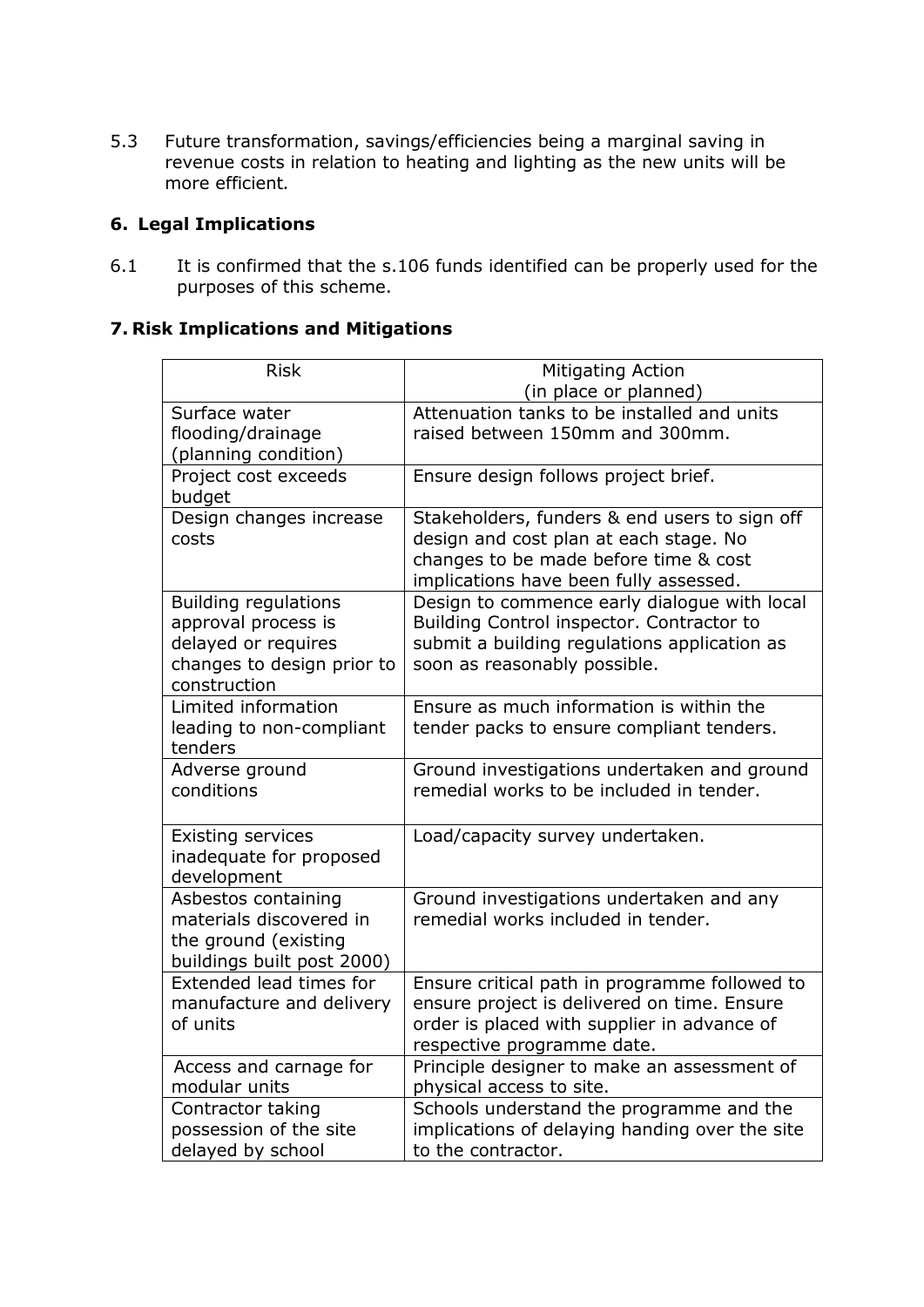| by Sept 2020 | Building not handed over   Contingency measures to be explored should<br>the building not be completed by early |
|--------------|-----------------------------------------------------------------------------------------------------------------|
|              | September 2020.                                                                                                 |

#### **8. Other Options Considered (and reasons for not proposing)**

- 8.1 Option 1: Retain and refurbish existing modular units S106 funds cannot be used for refurbishment.
- 8.2 Option 2: Enhanced refurbishment of existing modular units, including external façade – S106 funds cannot be used for refurbishment.
- 8.3 Option 3: Replace modular units with "off the shelf" standardised new modular units in the locations proposed by the approved planning application – Preferred option.
- 8.4 Option 4: Do nothing A condition survey, undertaken by the MDC, found the existing units had reached their end of life and recommended replacing.

#### **9. Equality and Human Rights Assessment**

9.1 Everyone has the right to respect for private and family life, home and correspondence under Article 8 of the Human Rights Act. The impact of any proposed changes on the right to family life will be taken into consideration. Article 2 of the First Protocol is the right to education. No person shall be denied the right to education. The project therefore supports this right as school places are available in the Southwater and Nuthurst area for all children of primary school age.

#### **10. Social Value and Sustainability Assessment**

10.1 Not applicable.

#### **11. Crime and Disorder Reduction Assessment**

11.1 None.

**Andrew Edwards Paul Wagstaff** Director of Property and Assets Director of Education and Skills

**Contact Officer:** Carol Bruce – 033 022 23055

#### **Appendices:**

Appendix A: Breakdown of project costs Appendix B: S106 Funds Available

#### **Background papers: None**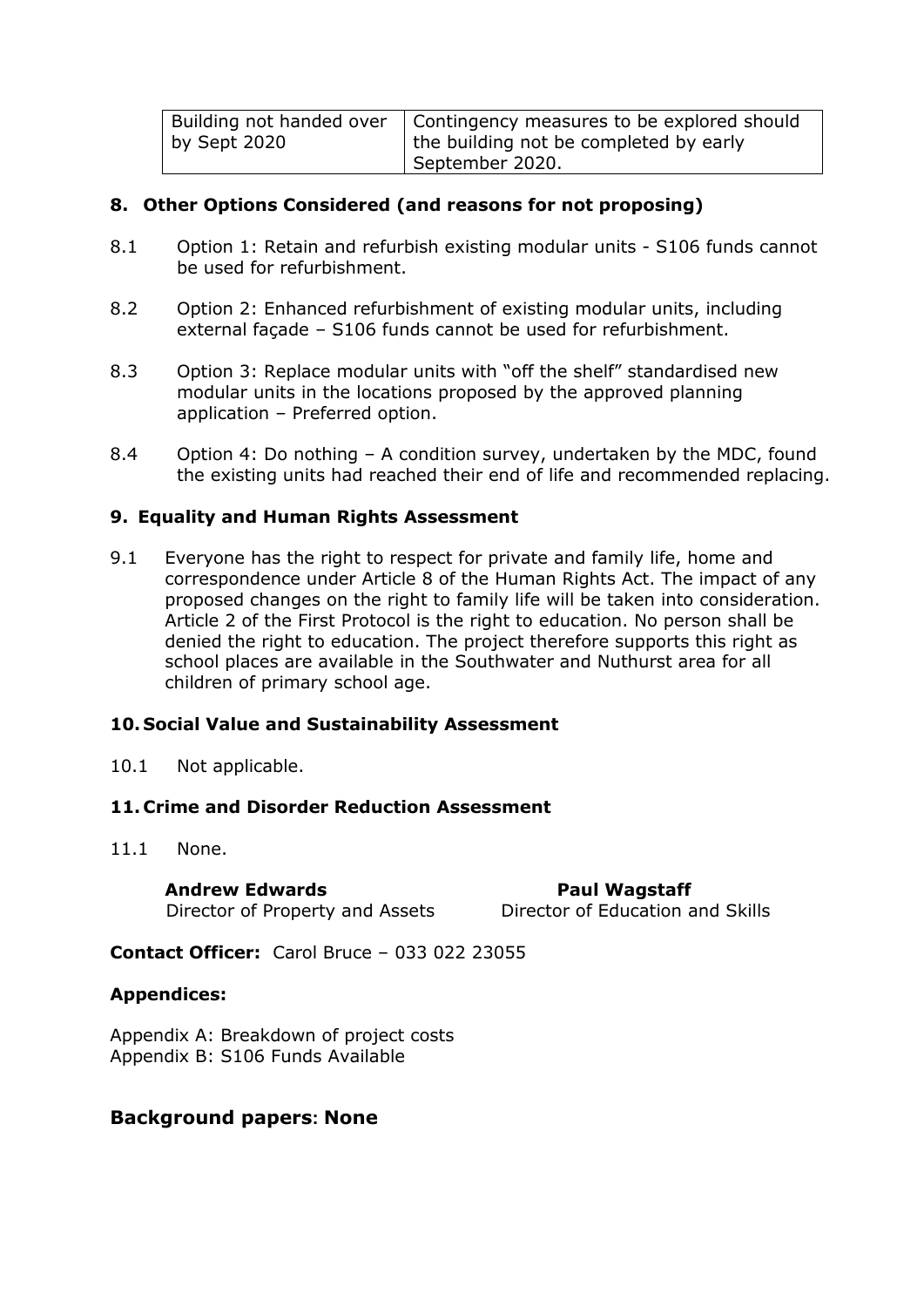#### **Appendix A**

In 2018 an allocation of £1.1m from Section 106 funds was approved to enable the replacement of 4 double modular units that had reached their end of life.

The £1.1m sought was based on an estimate for standard units, replaced in the existing locations, using existing infrastructure and had many exclusions listed. The Business Case did not include for bigger units and the relocation of the modular units at the Junior Academy and the listed exclusions.

**Indicative cost:**  $£284,000 + VAT \times 4 = £1,136,000 + VAT$ 

#### **Excludes:**

- Client contingency
- · Provisional sums
- · Any costs associated with access issues (both sites look to be land locked).i.e. trackway, fence removals/reinstatement etc.
- · External works
- · Gates, fences, paths etc.
- · Utility upgrades
- · Ground investigation reports, surveys, testing.

The breakdown of total project costs, including the exclusions listed above is as follows:

| Facilitating and demolition works       | £77,000       |
|-----------------------------------------|---------------|
| New modular buildings                   | £980,950      |
| External works and services             | £85,840       |
| Main Contractor preliminaries           | £114,379      |
| Main Contractor design fees             | £31,455       |
| Main Contractor overhead and profit     | £64,481       |
| Design development risk                 | £27,082.30    |
| Construction contingency risk           | £69,059       |
| Client contingency                      | £90,466.20    |
| Inflation (2Q2020)                      | £58,009       |
| Professional fees                       | £153,239      |
| Site surveys and investigations/LA fees | £30 000       |
| ICT and ICT enabling works              | £40,000       |
| FF&E Move management                    | £20,000       |
| Professional fees (pre-construction)    | £8,400        |
| Pre-Construction Agreement              | £43,250       |
| MDC cost evaluation for Stage 1 costs   | £3,085        |
| Ground clearance                        | £2,695        |
|                                         | £1,899,370.20 |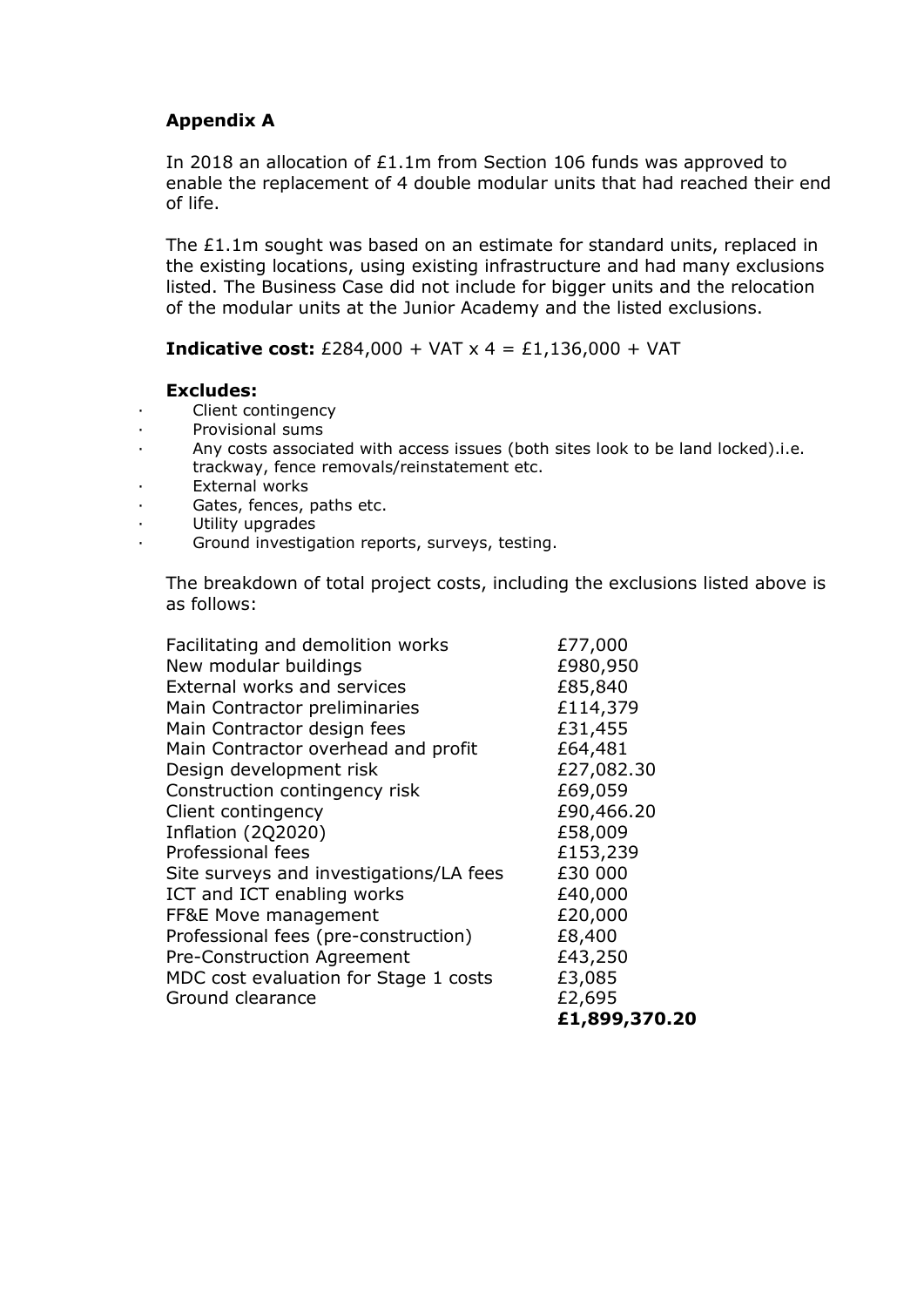## **Appendix B: S106 Funds Available**

S106 Money currently held by County Council totals £1,265,255. It includes one sum collected outside of Southwater which we are able to use for this project:

| or this project                  |
|----------------------------------|
| <b>Allocated</b><br><b>Funds</b> |
| £73,288                          |
|                                  |
| £315,447                         |
| £38,954                          |
| E96,494                          |
| £21,299                          |
| £21,299                          |
| E416,799                         |
| £79,906                          |

| <b>Planning</b><br><b>Application</b> | <b>Site Address</b>                                                                                     | <b>Service</b> | <b>Banked</b><br><b>Funds</b> | <b>Funds</b><br>held at<br><b>WSCC</b> | <b>Funds</b><br>Held<br>at<br><b>LPA</b> | <b>Expiry</b><br><b>Date</b> | <b>Financial</b><br>Year<br><b>Expiry</b> | <b>Allocated</b><br><b>Funds</b> |
|---------------------------------------|---------------------------------------------------------------------------------------------------------|----------------|-------------------------------|----------------------------------------|------------------------------------------|------------------------------|-------------------------------------------|----------------------------------|
| DC/1172/12                            | Heath Barn<br>Farmhouse,<br>Billingshurst<br>Road,<br>Broadbridge<br>Heath, West<br>Sussex              | Primary        | £73,288                       | £73,288                                | £0                                       | 01/01/2022                   | $21 - 22$                                 | £73,288                          |
| DC/657/11                             | Land East of,<br><b>Turners Close</b><br>and E&S of,<br>Millfield,<br>Southwater,<br><b>West Sussex</b> | Primary        | £315,447                      | £315,447                               | £0                                       | 04/06/2020                   | $20 - 21$                                 | £315,447                         |
| DC/1923/09                            | Land R/O<br>Trollslund and<br>The Rest,<br>Worthing Road,<br>Southwater,<br><b>West Sussex</b>          | Primary        | £38,954                       | £38,954                                | £0                                       | 15/07/2021                   | $21 - 22$                                 | £38,954                          |
| DC/579/12                             | Martindale Farm,<br>Worthing Road,<br>Horsham, West<br>Sussex                                           | Primary        | £96,494                       | £96,494                                | £0                                       | 01/01/2022                   | $21 - 22$                                 | £96,494                          |
| DC/1474/13                            | Oakview & Land<br>Rear of Tiree,<br>Little Twynham &<br>Tenure House,<br>Worthing Road,<br>Southwater,  | Primary        | £21,299                       | £21,299                                | £0                                       | 01/01/2025                   | $24 - 25$                                 | £21,299                          |
| DC/1606/14                            | Ellington House,<br>Worthing Road,<br>Horsham, West<br>Sussex                                           | Primary        | £21,299                       | £21,299                                | £0                                       | 01/01/2026                   | $25 - 26$                                 | £21,299                          |
| DC/590/14                             | Land west of,<br>Worthing Road,<br>Southwater,<br>Horsham, West<br>Sussex                               | Primary        | £416,799                      | £387,229                               | £0                                       | 30/04/2025                   | $25 - 26$                                 | £416,799                         |
| DC/937/13                             | Land West of,<br>Rascals Close,<br>Southwater,<br><b>West Sussex</b>                                    | Primary        | £79,906                       | £79,906                                | £0                                       | 01/01/2023                   | $22 - 23$                                 | £79,906                          |
| DC/2582/14                            | Land To The East<br>of Mill Straight,<br>Worthing Road,<br>Southwater                                   | Primary        | £231,339                      | £231,339                               |                                          |                              |                                           |                                  |

In addition, Horsham have collected two sums on our behalf, which total £398,370.99: